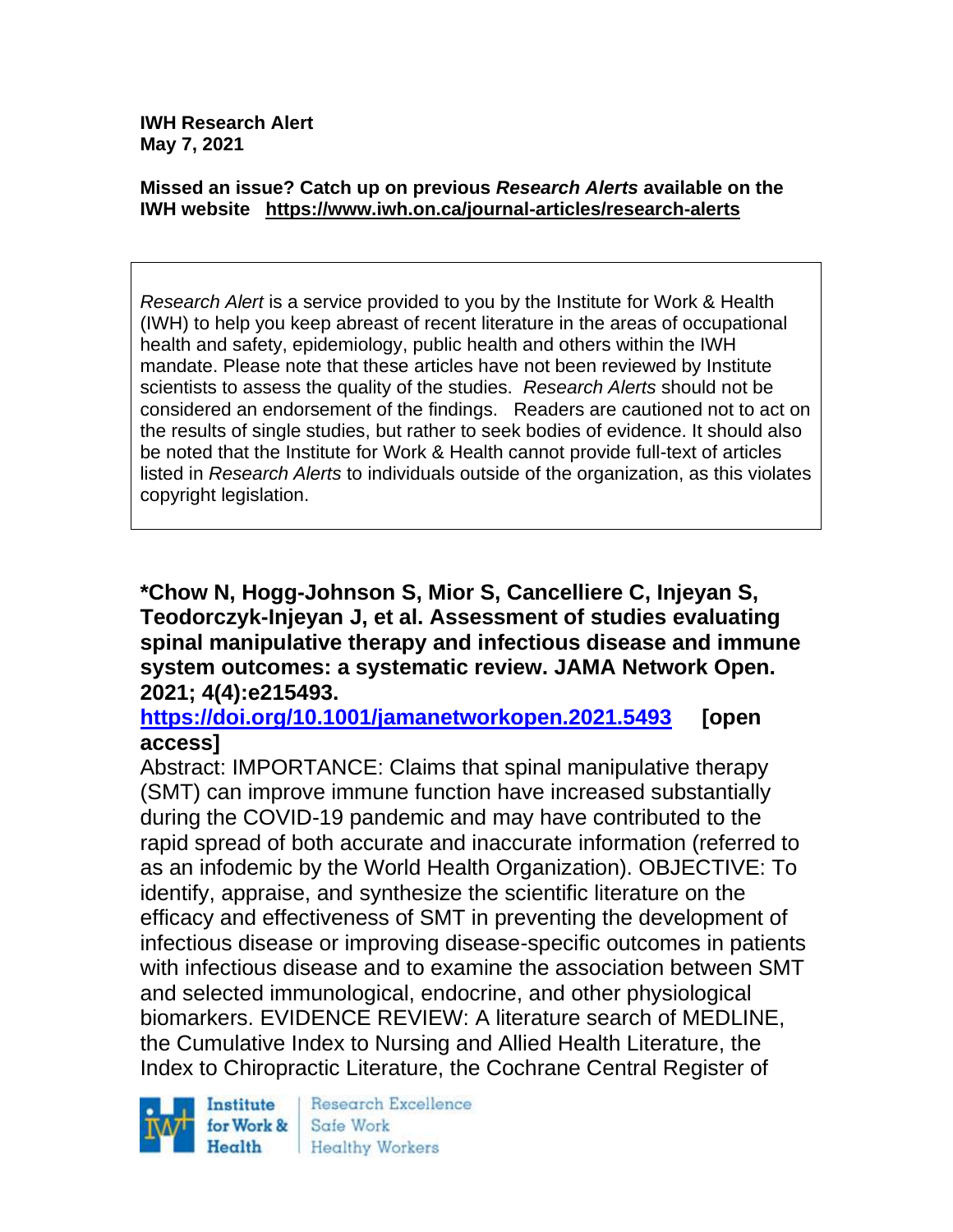Controlled Trials, and Embase was conducted from inception to April 15, 2020. Randomized clinical trials and cohort studies were included. Eligible studies were critically appraised, and evidence with high and acceptable quality was synthesized using the Synthesis Without Meta-Analysis guideline. FINDINGS: A total of 2593 records were retrieved; after exclusions, 50 full-text articles were screened, and 16 articles reporting the findings of 13 studies comprising 795 participants were critically appraised. The literature search found no clinical studies that investigated the efficacy or effectiveness of SMT in preventing the development of infectious disease or improving disease-specific outcomes among patients with infectious disease. Eight articles reporting the results of 6 high- and acceptable-quality RCTs comprising 529 participants investigated the effect of SMT on biomarkers. Spinal manipulative therapy was not associated with changes in lymphocyte levels or physiological markers among patients with low back pain or participants who were asymptomatic compared with sham manipulation, a lecture series, and venipuncture control groups. Spinal manipulative therapy was associated with short-term changes in selected immunological biomarkers among asymptomatic participants compared with sham manipulation, a lecture series, and venipuncture control groups. CONCLUSIONS AND RELEVANCE: In this systematic review of 13 studies, no clinical evidence was found to support or refute claims that SMT was efficacious or effective in changing immune system outcomes. Although there were limited preliminary data from basic scientific studies suggesting that SMT may be associated with short-term changes in immunological and endocrine biomarkers, the clinical relevance of these findings is unknown. Given the lack of evidence that SMT is associated with the prevention of infectious diseases or improvements in immune function, further studies should be completed before claims of efficacy or effectiveness are made

**\*O'Loughlin RA, Kristman VL, and Gilbeau A. Inclusion of Indigenous workers in workplace mental health. Equality, Diversity and Inclusion. 2021; [epub ahead of print]. <https://doi.org/10.1108/EDI-07-2020-0176> [open access]** Abstract: Purpose This paper highlights inclusion issues Indigenous people experience maintaining their mental health in the workplace. Design/methodology/approach Using a grounded theoretical

Institute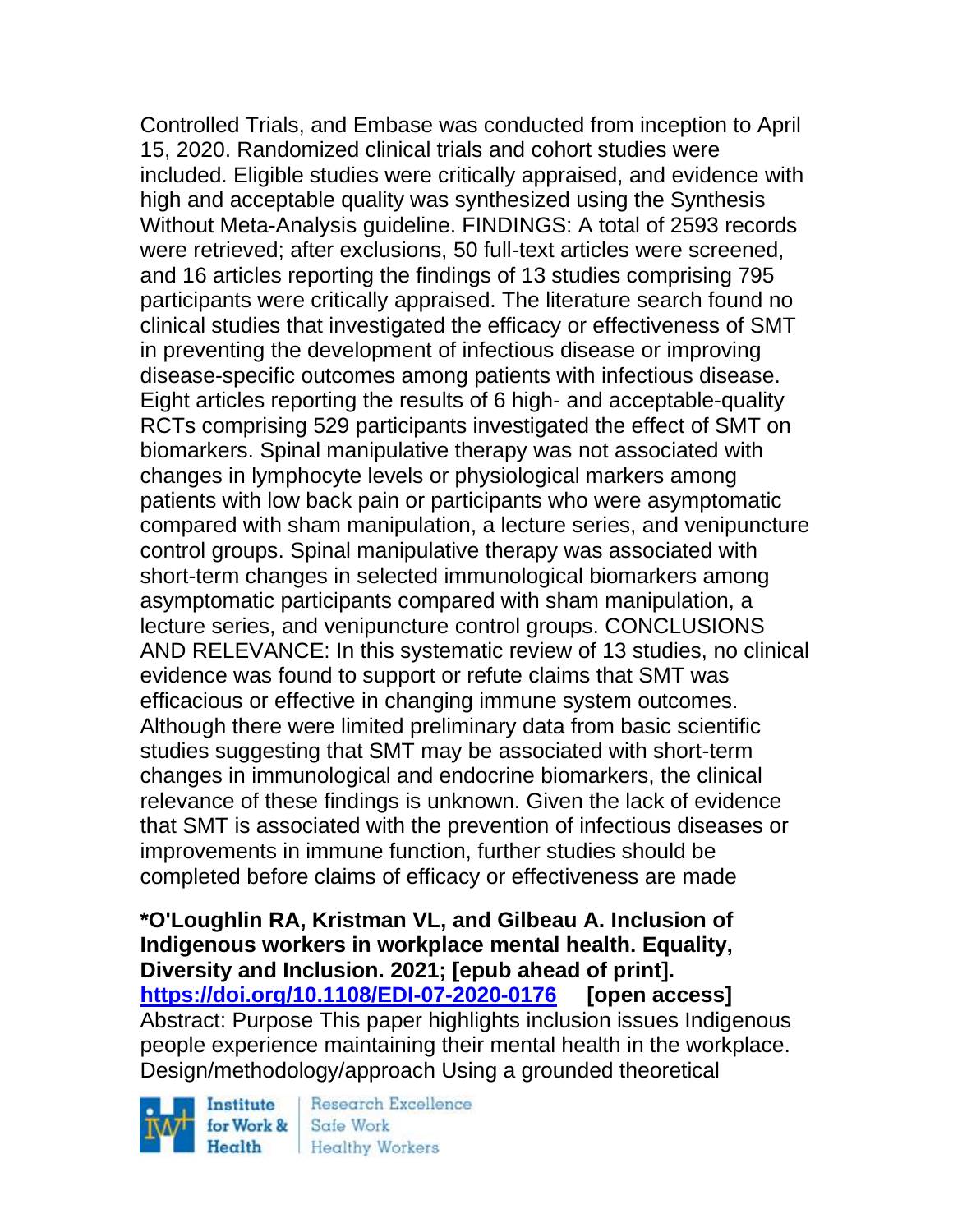approach, five sharing circles were conducted with the Nokiiwin Tribal Council's community members to better understand inclusivity issues related to workplace mental health. Findings Five themes emerged from the data related to enhancing inclusivity and workplace mental health for Indigenous workers: (1) connecting with individuals who understand and respect Indigenous culture; (2) respecting Indigenous traditions; (3) hearing about positive experiences; (4) developing trusting relationships and (5) exclusion is beyond the workplace. Research limitations/implications The next step is to finalize development of the Wiiji app and evaluate the effectiveness of the app in helping Indigenous workers feel included at work and to improve workplace mental health. If effective, the Indigenousdeveloped e-mental health app will be promoted and its benefits for helping Indigenous workers feel included at work and also for providing accessible mental health resources, will be known. In the future, other Indigenous groups may be potentially interested in adopting a similar application in their workplace(s). Originality/value There is very little known about inclusivity issues related to Indigenous workers' maintaining their mental health. This paper identifies major issues influencing the exclusion and inclusion of Indigenous workers

# **\*Pope JE, Rampakakis E, Movahedi M, Cesta A, Sampalis JS, and Bombardier C. Time to remission in swollen joints is far faster than patient reported outcomes in rheumatoid arthritis: results from the Ontario Best Practices Research Initiative (OBRI). Rheumatology. 2021; 60(2):717-727.**

**<https://doi.org/10.1093/rheumatology/keaa343>** 

Abstract: Objectives: RA patients are often not in remission due to patient global assessment of disease activity (PtGA) included in disease activity indices. The aim was to assess the lag of patientreported outcomes (PROs) after remission measured by clinical disease activity index (CDAI) or swollen joint count (SJC28). Methods: RA patients enrolled in the Ontario Best Practices Research Initiative registry not in low disease state at baseline with at =6 months of follow-up, were included. Low disease state was defined as CDAI = 10,  $SJC28 = 2$ , PtGA = 2cm, pain score = 2cm, or fatigue =  $2cm$ . Remission included CDAI =  $2.8$ , SJC $28 = 1$ , PtGA = 1cm, pain score = 1cm, or fatigue = 1cm. Time to first low disease

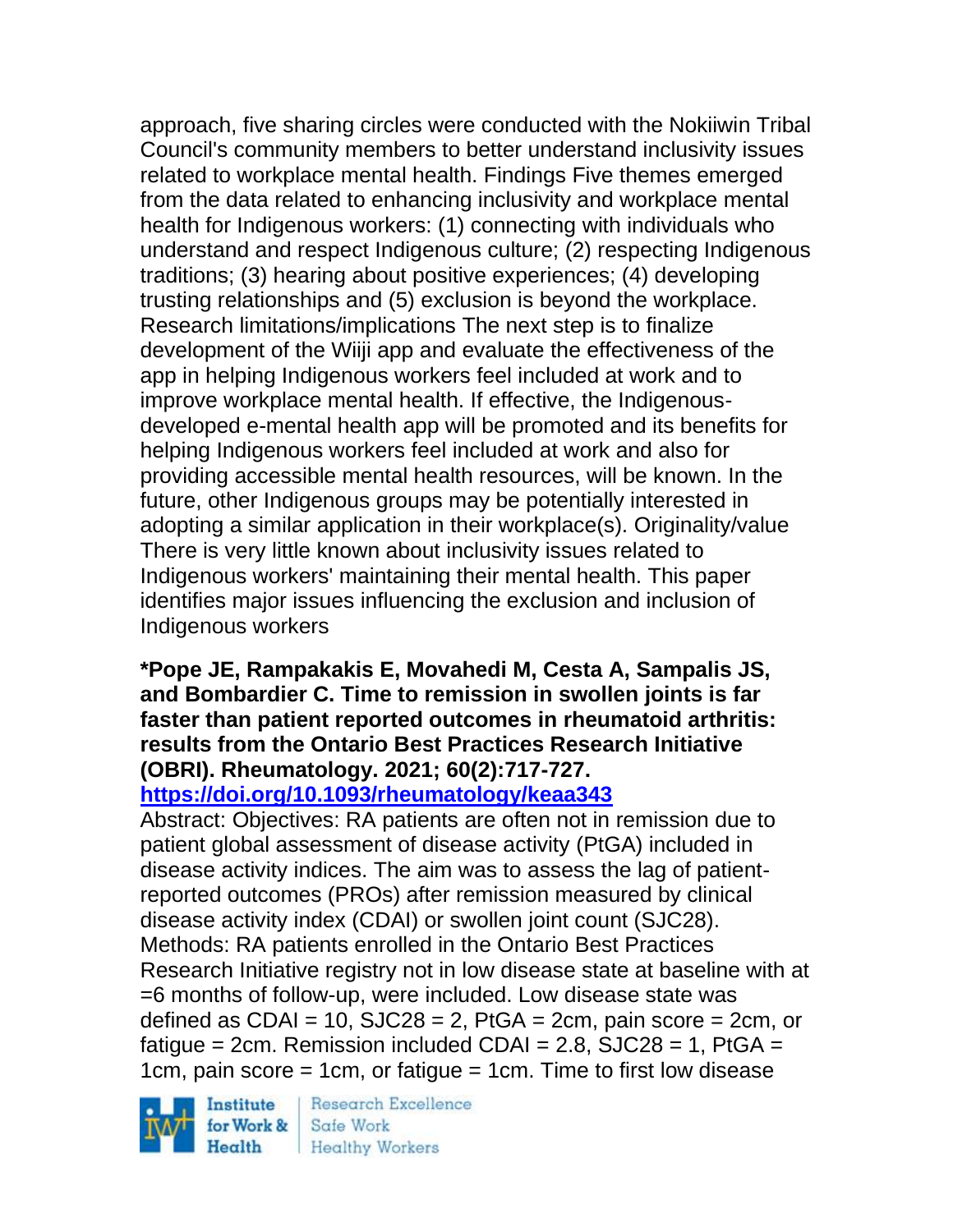state/remission based on each definition was calculated overall and stratified by early vs established RA. Results: A total of 986 patients were included (age 57.4 (12.9), disease duration 8.3 (9.9) years, 80% women). The median (95% CI) time in months to CDAI = 10 was 12.4  $(11.4, 13.6),$  SJC28 = 2 was 9  $(8.2, 10),$  PtGA = 2cm was 18.9  $(16.1,$  $22$ ), pain = 2cm was 24.5 (19.4, 30.5), and fatigue = 2cm was 30.4 (24.8, 31.7). For remission, the median (95% CI) time in months to  $CDAI = 2.8$  was 46.5 (42, 54.1), SJC28 = 1 was 12.5 (11.4, 13.4), PtGA = 1cm was 39.6 (34.6, 44.8), pain = 1cm was 54.7 (43.6, 57.5) and fatigue = 1cm was  $42.6$  (36.8, 48). Time to achieving low disease state and remission was generally significantly shorter in early RA compared with established RA with the exception of fatigue. Conclusion: Time to achieving low disease state or remission based on PROs was considerably longer compared with swollen joint count. Treating to a composite target in RA could lead to inappropriate changes in DMARDs.

# **Bennett AA, Campion ED, Keeler KR, and Keener SK. Videoconference fatigue? Exploring changes in fatigue after videoconference meetings during COVID-19. Journal of Applied Psychology. 2021; 106(3):330-344.**

# **<https://doi.org/10.1037/apl0000906>**

Abstract: In response to the Coronavirus disease 2019 (COVID-19) global health pandemic, many employees transitioned to remote work, which included remote meetings. With this sudden shift, workers and the media began discussing videoconference fatigue, a potentially new phenomenon of feeling tired and exhausted attributed to a videoconference. In the present study, we examine the nature of videoconference fatigue, when this phenomenon occurs, and what videoconference characteristics are associated with fatigue using a mixed-methods approach. Thematic analysis of qualitative responses indicates that videoconference fatigue exists, often in near temporal proximity to the videoconference, and is affected by various videoconference characteristics. Quantitative data were collected each hour during five workdays from 55 employees who were working remotely because of the COVID-19 pandemic. Latent growth modeling results suggest that videoconferences at different times of the day are related to deviations in employee fatigue beyond what is expected based on typical fatigue trajectories. Results from multilevel

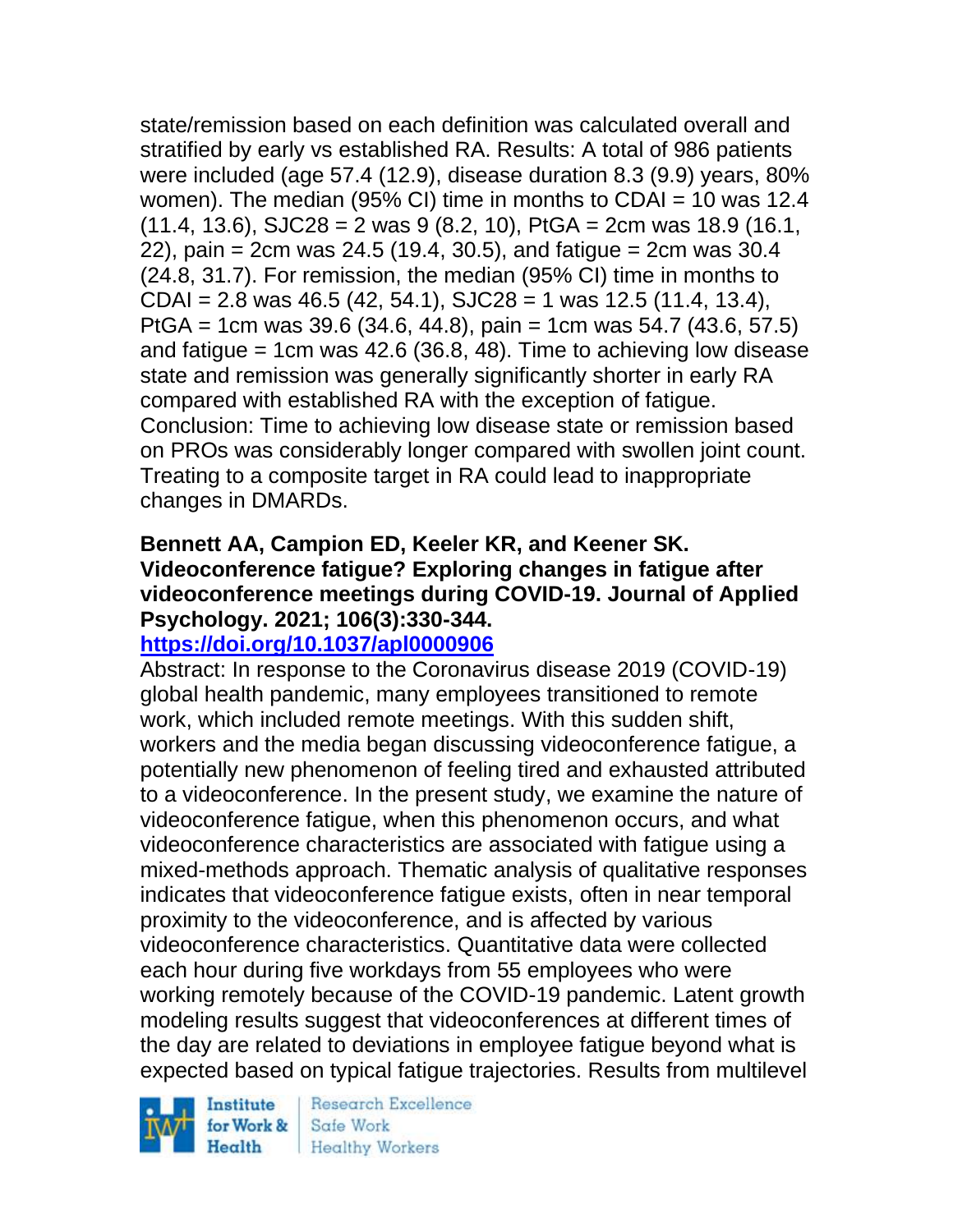modeling of 279 videoconference meetings indicate that turning off the microphone and having higher feelings of group belongingness are related to lower postvideoconference fatigue. Additional analyses suggest that higher levels of group belongingness are the most consistent protective factor against videoconference fatigue. Such findings have immediate practical implications for workers and organizations as they continue to navigate the still relatively new terrain of remote work. (PsycInfo Database Record (c) 2021 APA, all rights reserved)

**Bethge M, Spanier K, Kohn S, and Schlumbohm A. Self-reported work ability predicts health-related exit and absence from work, work participation, and death: longitudinal findings from a sample of German employees. International Archives of Occupational & Environmental Health. 2021; 94(4):591-599. <https://doi.org/10.1007/s00420-020-01608-4> [open access]** Abstract: OBJECTIVE: The cohort study examined the performance of the Work Ability Index in predicting health-related exit and absence from work, work participation, and death among a sample of workers previously receiving sickness absence benefits. METHODS: Workers aged 40-54 years who received sickness absence benefits in 2012 completed the Work Ability Index in 2013. Outcomes were extracted from administrative data records covering the period until the end of 2016. RESULTS: Data for 2266 participants were included (mean age: 47.9 years; 54.4% women). Maximum follow-up was 43 months. In terms of work ability, 38.4% had good scores, 38.2% moderate scores, and 23.4% poor scores. Fully adjusted analyses showed an increased risk of a disability pension in workers with poor (HR=12.98; 95% CI 5.81-28.99) and moderate Work Ability Index scores (HR=3.17; 95% CI 1.36-7.38) compared to workers with good or excellent scores. The risk of a rehabilitation measure was also significantly increased for workers with poor and moderate scores. In addition, poor scores were prospectively associated with a longer duration of sickness absence and unemployment benefits, and fewer employment days and less income from regular employment. Those with poor Work Ability Index scores also had a significantly increased risk of premature death. CONCLUSIONS: The Work Ability Index is a potential tool to identify individuals with previous long-term sickness

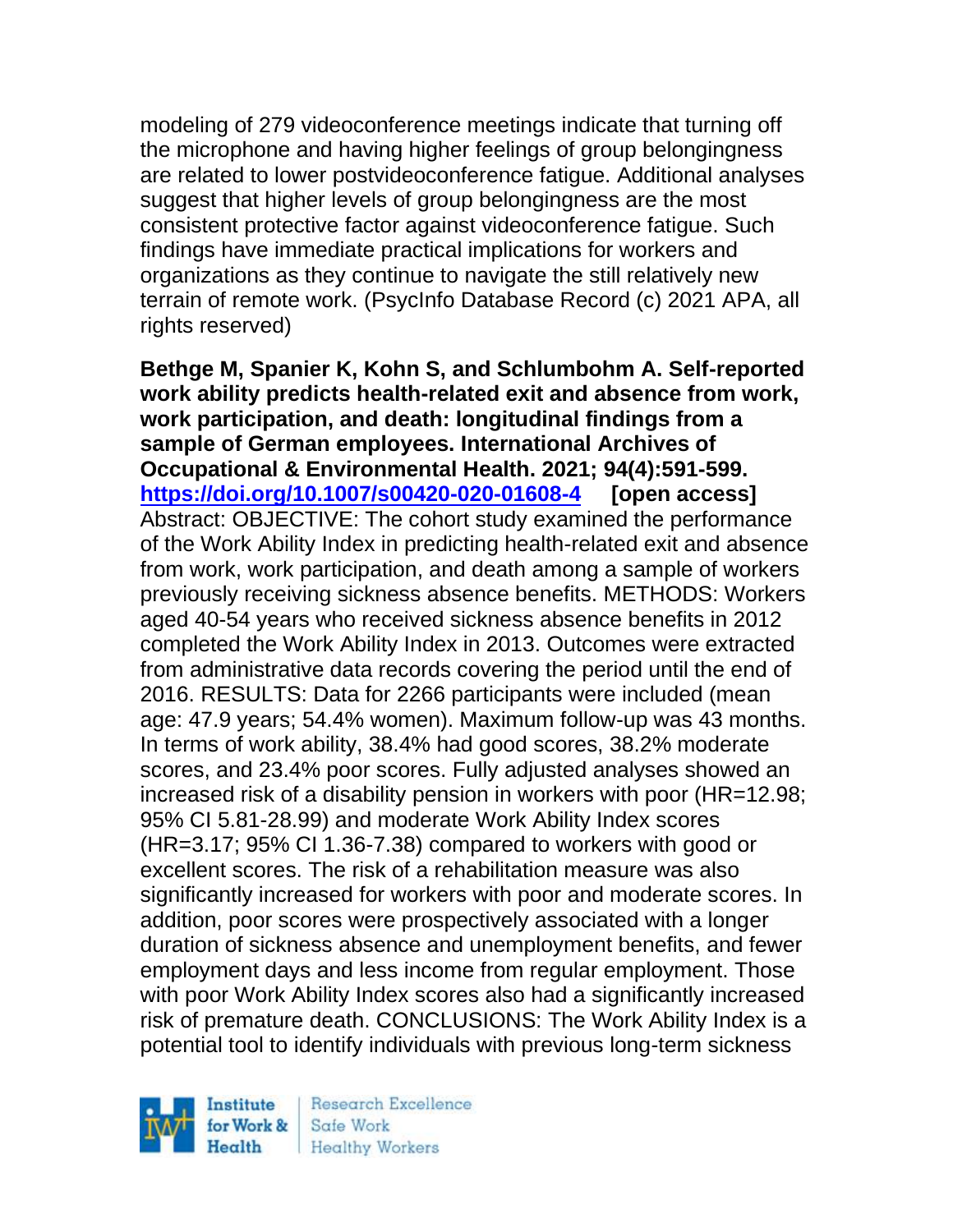absence having an increased risk of health-related exit and absence from work and poor work participation outcomes

**Colindres C, Cohen A, and Caxaj CS. Migrant agricultural workers' health, safety and access to protections: a descriptive survey identifying structural gaps and vulnerabilities in the interior of British Columbia, Canada. International Journal of Environmental Research and Public Health. 2021; 18(7):3696. <https://doi.org/10.3390/ijerph18073696> [open access]** Abstract: In this paper, we provide descriptive data that characterize the health, safety, and social care environment of migrant agricultural workers in British Columbia, Canada. Through the administration of surveys ( $n = 179$ ), we gathered information in three domains: (1) living and working conditions; (2) barriers to rights, health, safety and advocacy/reporting; (3) accessibility of services. Our study confirms what predominantly qualitative studies and Ontario-based survey data indicate in terms of health, legal, and social barriers to care and protection for this population. Our findings also highlight the prevalence of communication barriers and the limited degree of confidence in government authorities and contact with support organizations this population faces. Notably, survey respondents expressed a strong intention to report concerns/issues to authorities while simultaneously reporting that they lacked the knowledge to initiate such complaints. These findings call into question government responses that task the agricultural industry with addressing access and service gaps that may be more effectively addressed by government agencies and service providers. In order to improve supports and protections for migrant agricultural workers, policies and practices should be implemented that: (1) empower workers to independently access health, social, and legal protections and limit workers' dependence on their employers when help-seeking; (2) provide avenues for increased proactive inspections, anonymous reporting, alternative housing/employment and meaningful 2-way communication with regulators so that the burden of reporting is lessened for this workforce; (3) systematically address breaches in privacy, translation, and adequate workplace injury assessments in the healthcare system. Ultimately, the COVID-19 context has put into sharper focus the complex gaps in health, social and legal services and protections for migrant agricultural workers. The close

Institute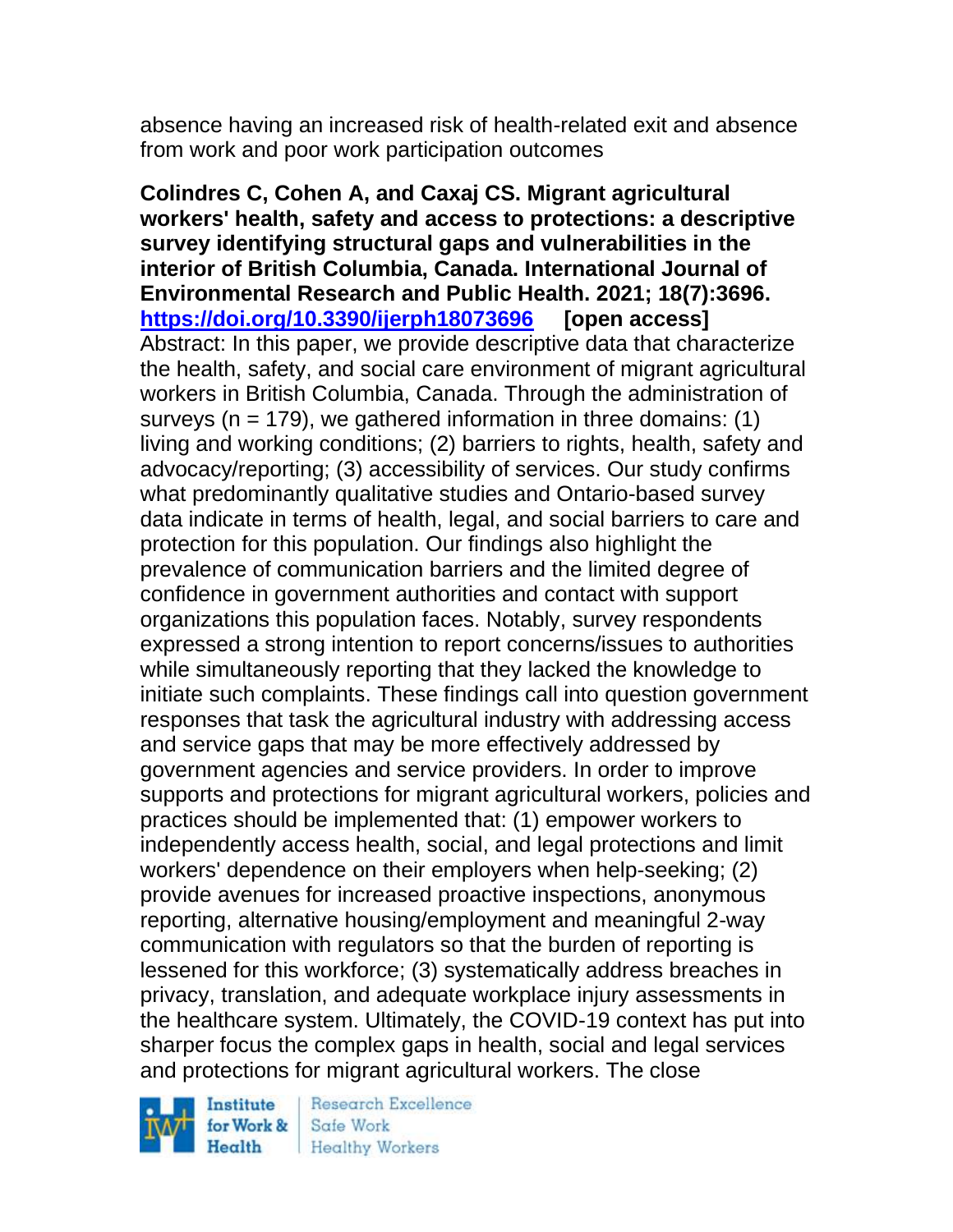chronology of our data collection with this event can help us understand the factors that have resulted in so much tragedy among this workforce

#### **d'Errico A, Zajacova J, Cacciatore A, Alfonzo S, Beatrice F, Ricceri F, et al. Exposure to occupational hazards and risk of sinonasal epithelial cancer: results from an extended Italian case-control study. Occupational & Environmental Medicine. 2021; 78(5):323-329.**

# **<https://doi.org/10.1136/oemed-2020-106738>**

Abstract: OBJECTIVES: There is sufficient evidence for a causal association of sinonasal epithelial cancers (SNEC) only for exposure to wood and leather dusts, nickel compounds and employment in isopropyl alcohol production. The aim of this study was to assess whether other occupational hazards are associated with the risk of SNEC for the main histologic types, namely adenocarcinoma (AD) and squamous cell carcinoma (SCC). METHODS: The study population included 375 incident SNEC cases collected from 1996 to 2014 (79% of all diagnosed SNEC) throughout the Piedmont region by the regional Sinonasal Cancer Registry, and 408 hospital controls. Exposure to 17 occupational agents was assigned through expert assessment based on interviews to the subjects on jobs held throughout their working life. The relationship of SNEC with ever and cumulative exposure to the hazards was assessed through unconditional logistic regression models adjusted for age, sex, area of residence, smoking habit, year of enrolment and coexposures. RESULTS: AD was associated with both ever and cumulative exposure to wood dust, leather dust and organic solvents, and with cumulative exposure to textiles dusts. SCC risk was significantly increased by ever exposure to nickel, chromium and welding fumes, as well as by cumulative exposure to welding fumes, arsenic and organic solvents. A mixed group of other histological types was associated with both ever and cumulative exposure to wood dust and textile dusts. CONCLUSIONS: The associations of SNEC with wood dust, leather dust and nickel were confirmed, while some new associations were observed for other hazards, which merit further investigation

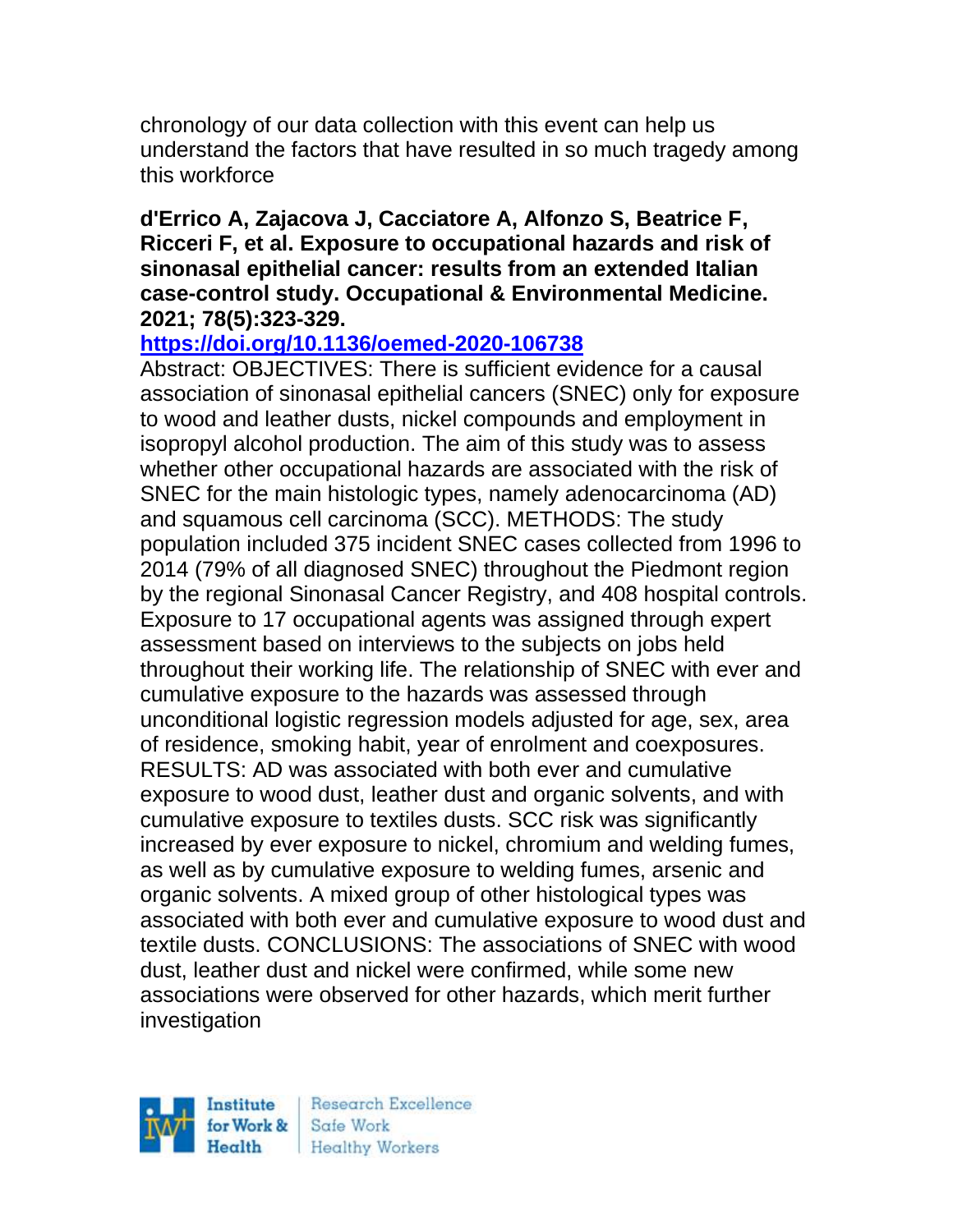#### **Ferry F, Bunting B, Rosato M, Curran E, and Leavey G. The impact of reduced working on mental health in the early months of the COVID-19 pandemic: results from the Understanding Society COVID-19 study. Journal of Affective Disorders. 2021; 287:308-315.**

# **<https://doi.org/10.1016/j.jad.2021.03.042>**

Abstract: Background: The COVID-19 pandemic has precipitated an unpredictable economic crisis, currently affecting daily life for millions of workers. We examined the mental health impact of reduced working in a nationally representative sample of employees. Method: We used Wave one (April 2020) of the Understanding Society UK Household Longitudinal Study (UKHLS) COVID-19 study, with linkage to baseline mental health data from the UKHLS annual survey (January 2017- December 2018). Analysis was based on adults aged 18-65 who were employees in January/February 2020 (n=8,708), with psychological distress assessed using the GHQ-12. Logistic regression examined the mental health impact of reduced working and reasons for the reduction. Results: Forty two percent of employees reported reduced working by April 2020, with 22% furloughed. There was no evidence of an association between reduced working per se and psychological distress in the fully adjusted model (OR=1.06, 95%CI 0.91-1.23). Those permanently laid-off (less than 1% of employees) were most vulnerable to adverse mental health effects in the early months of the pandemic (OR=3.60, 95%CI 1.55-8.37). We also found evidence of higher levels of psychological distress among those sick or self-isolating, and those with reduced working due to caring responsibilities. Limitations: While the GHQ is a widely used and validated instrument in identifying potential psychiatric disorders, it is important to note that it does not represent a clinical assessment. Conclusions: Longitudinal examination of employment transitions and mental ill-health related to pandemic outcomes is imperative and should help inform public health responses and ongoing government policy in supporting those adversely affected.

**Framke E, Sorensen OH, Pedersen LRM, Pedersen J, Madsen IEH, Bjorner JB, et al. Effects of a participatory organisational, core work task focused workplace intervention on employees' primary healthcare consultations: secondary analysis of a** 

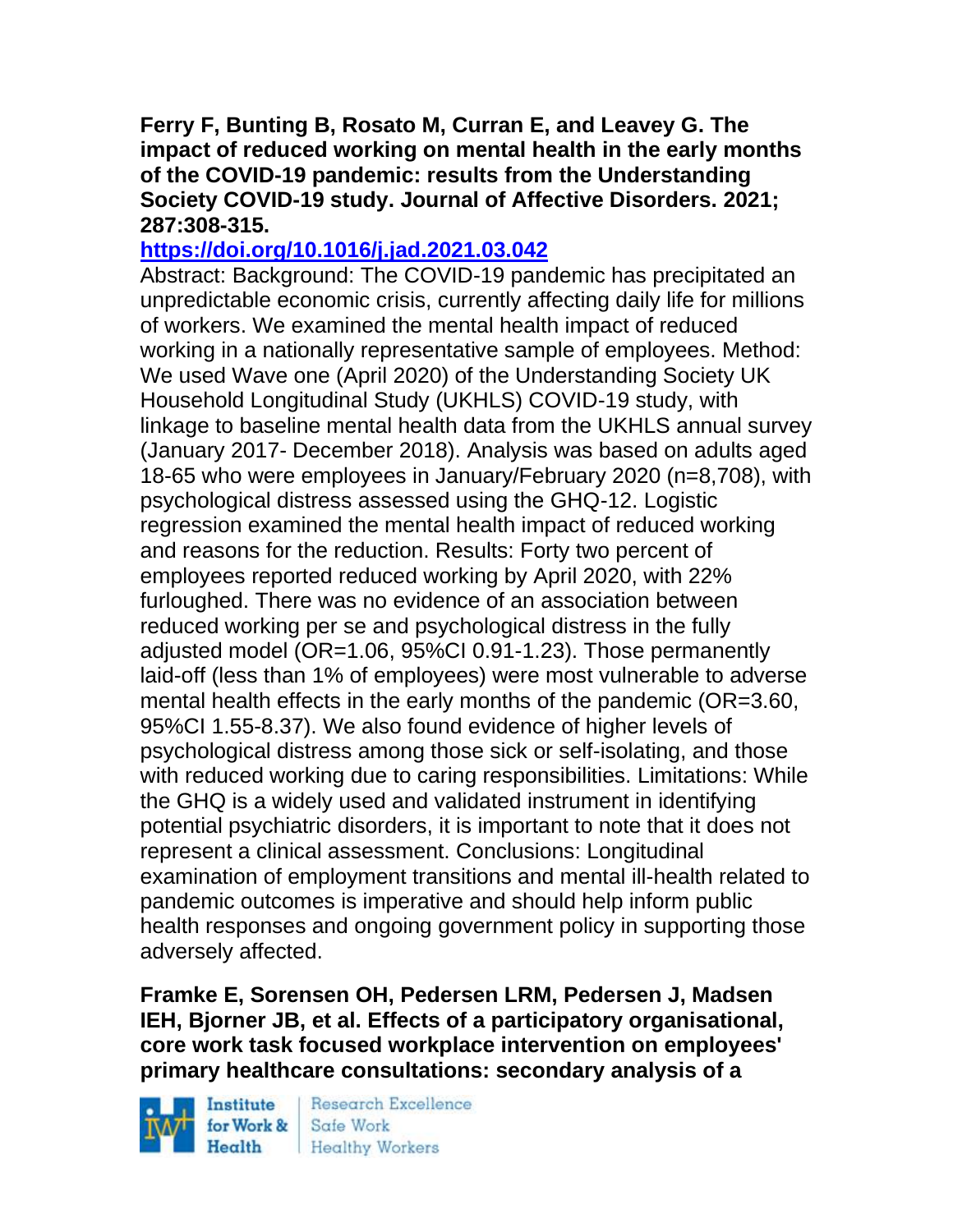# **cluster RCT. Occupational & Environmental Medicine. 2020; 78(5):330-335.**

**<https://doi.org/10.1136/oemed-2020-106558> [open access]** Abstract: Objectives: We aimed to examine whether a participatory organisational workplace intervention focusing on core tasks at work resulted in lower primary healthcare utilisation of employees. Methods: The cluster randomised controlled trial included 78 preschools, 44 allocated to the intervention group (1745 employees) and 34 allocated to the control group (1267 employees). The intervention aimed to involve employees in improving the psychosocial work environment while focusing on core tasks at work. Using Poisson regression, we tested the rate ratios (RRs) of consultations in the intervention compared with the control group in terms of all consultations in primary healthcare and general practitioner (GP) consultations, respectively, per person-year during 31 months of follow-up. The fully adjusted model included adjustment for sex, age, job group, workplace type and size, and previous primary healthcare utilisation. Results: During the follow-up, intervention group employees had 11.0 consultations/person-year, while control group employees had 11.6 consultations/person-year (RR 0.97, 95% CI 0.92 to 1.01). Employees in the intervention group had 7.5 GP consultations/person-year, while control group employees had 8.2 GP consultations/person-year (RR 0.95, 95% CI 0.90 to 0.99). Post hoc analyses indicated that the effect of the intervention was particularly strong in employees in preschools with a moderate or high level of implementation. Conclusions: The participatory organisational workplace intervention focusing on core tasks at work among preschool employees had a small, statistically non-significant effect on overall primary healthcare utilisation and a small, statistically significant effect on GP consultations. These results suggest a beneficial effect of the participatory organisational intervention on employees' health.

# **Kuykendall L, Craig L, Stiksma M, and Guarino K. Understanding employees' unused vacation days: a social cognitive approach. Journal of Occupational Health Psychology. 2021; 26(2):69-85. <https://doi.org/10.1037/ocp0000182>**

Abstract: Despite the benefits of vacations for health and well-being, many employees do not use all of their paid vacation days. In this

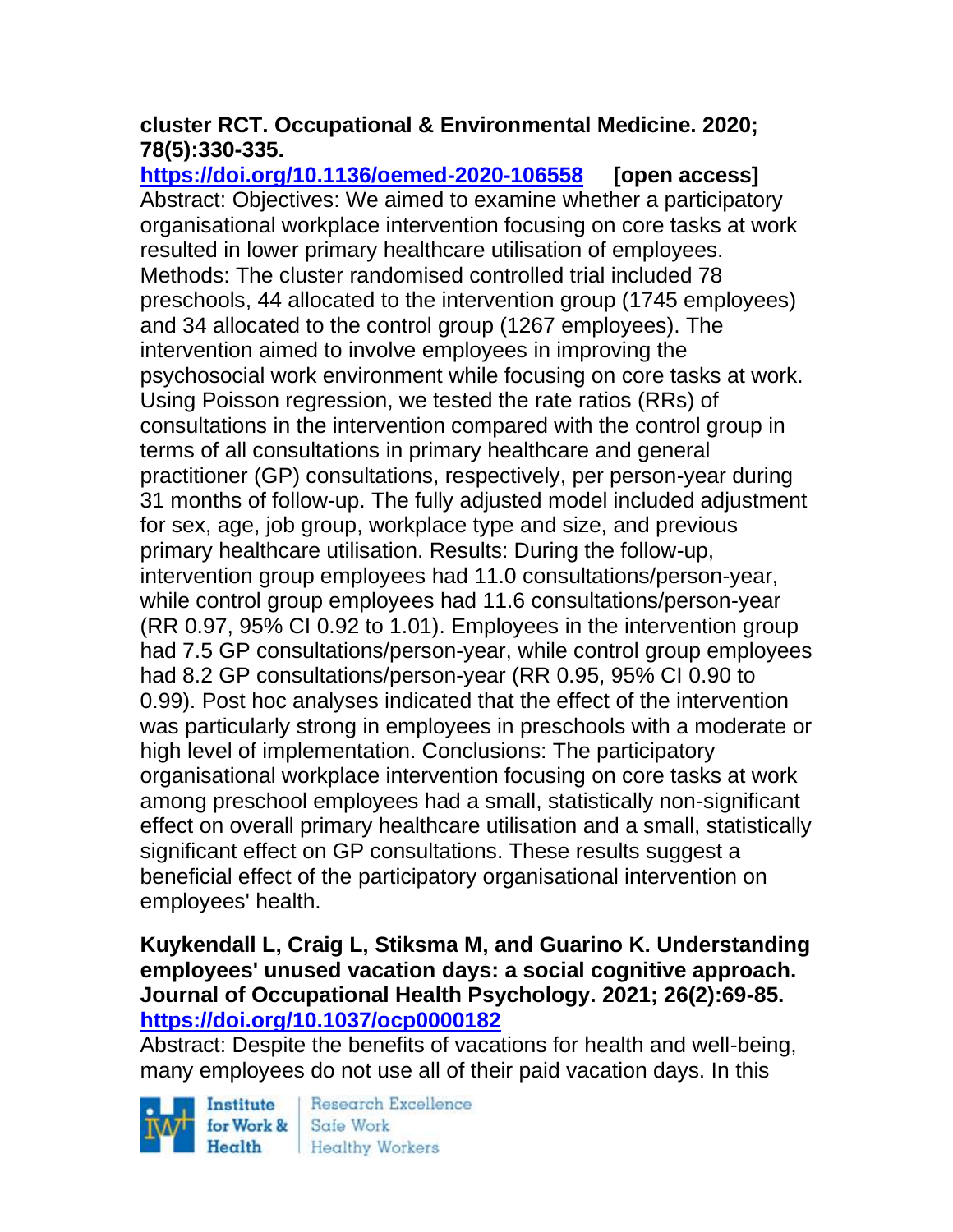article, we seek to understand why this occurs. Using a social cognitive perspective, we propose that employees use fewer vacation days when they do not believe they can successfully detach from work while on vacation (i.e., have low detachment self-efficacy), do not expect positive outcomes (e.g., feeling relaxed, connecting with loved ones) from their vacations, and expect negative outcomes (e.g., feeling stressed, facing negative financial consequences) from their vacations. We test this explanation across four studies in which we develop and validate measures for our social cognitive constructs (Studies 1-3) and test whether these constructs predict employees' unused vacation days (Study 4). Results revealed that employees had more unused vacation days if they lacked detachment selfefficacy, did not expect to feel relaxed on vacation, and expected negative financial consequences of vacations. Overall, our results highlight the usefulness of social cognitive theory for understanding employees' unused vacation days. We discuss implications for theory, future research, and practice. (PsycInfo Database Record (c) 2021 APA, all rights reserved)

**Lalloo D, Lewsey J, Katikireddi SV, Macdonald EB, and Demou E. Health, lifestyle and occupational risks in Information Technology workers. Occupational Medicine. 2021; 71(2):68-74. <https://doi.org/10.1093/occmed/kqaa222> [open access]** Abstract: BACKGROUND: Information technology (IT) and the IT workforce are rapidly expanding with potential occupational health implications. But to date, IT worker health is under-studied and largescale studies are lacking. AIMS: To investigate health, lifestyle and occupational risk factors of IT workers. METHODS: We evaluated self-reported health, lifestyle and occupational risk factors for IT workers in the UK Biobank database. Using logistic regression, we investigated differences between IT workers and all other employed participants. Regression models were repeated for IT worker subgroups (managers, professionals, technicians) and their respective counterparts within the same Standard Occupational Classification (SOC) major group (functional managers, science and technology professionals, science and technology associate professionals). RESULTS: Overall, 10 931 (4%) employed participants were IT workers. Compared to all other employed participants, IT workers reported similar overall health, but lower

Institute for Work &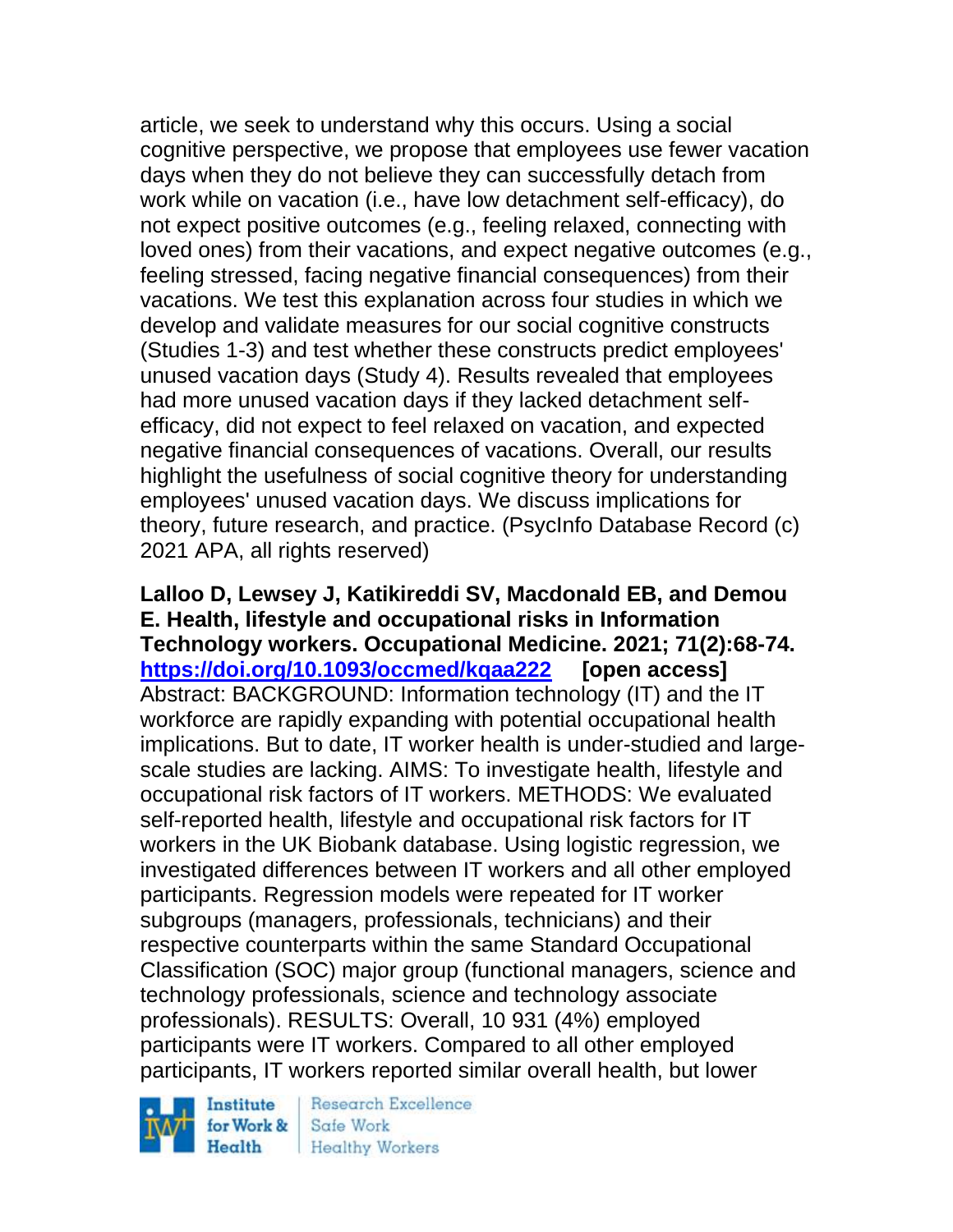lifestyle risk factors for smoking and obesity. Sedentary work was a substantially higher occupational exposure risk for IT workers compared to all other employed participants (odds ratio [OR] = 5.14, 95% confidence interval [CI]: 4.91-5.39) and their specific SOC group counterparts (managers: OR = 1.83, 95% CI: 1.68-1.99, professionals: OR = 7.18, 95% CI: 6.58-7.82, technicians: OR = 4.48, 95% CI: 3.87-5.17). IT workers were also more likely to engage in computer screen-time outside work than all other employed participants (OR = 1.42, 95% CI: 1.35-1.51). CONCLUSIONS: Improved understanding of health, lifestyle and occupational risk factors from this, the largest to date study of IT worker health, can help inform workplace interventions to mitigate risk, improve health and increase the work participation of this increasingly important and rapidly growing occupational group

# **Liao Z, Lee HW, Johnson RE, Song Z, and Liu Y. Seeing from a short-term perspective: when and why daily abusive supervisor behavior yields functional and dysfunctional consequences. Journal of Applied Psychology. 2021; 106(3):377-398. <https://doi.org/10.1037/apl0000508>**

Abstract: Although destructive consequences for subordinates have featured prominently in the abusive supervision literature, scholars have insinuated that supervisory abuse may temporarily yield functional results. Drawing from research on motive attribution tendencies that underlie abusive supervision and the control perspective of repetitive thought, we develop and test a multilevel theory that delineates both functional and dysfunctional subordinate responses to daily abusive supervisor behavior. We posit that when subordinates generally attribute abusive supervision to performance promotion motives, abusive supervisor behavior during the day leads to task reflexivity that night, translating into within-subordinate increases in next-day task performance. In contrast, when subordinates generally attribute abusive supervision to injury initiation motives, abusive supervisor behavior during the day instead leads to rumination that night, resulting in within-subordinate increases in next-day leader-directed deviance. Results from 2 experiencesampling studies provide support for these predictions. By providing a more fine-grained understanding of both the adaptive and maladaptive consequences of daily abusive supervisor behavior, our

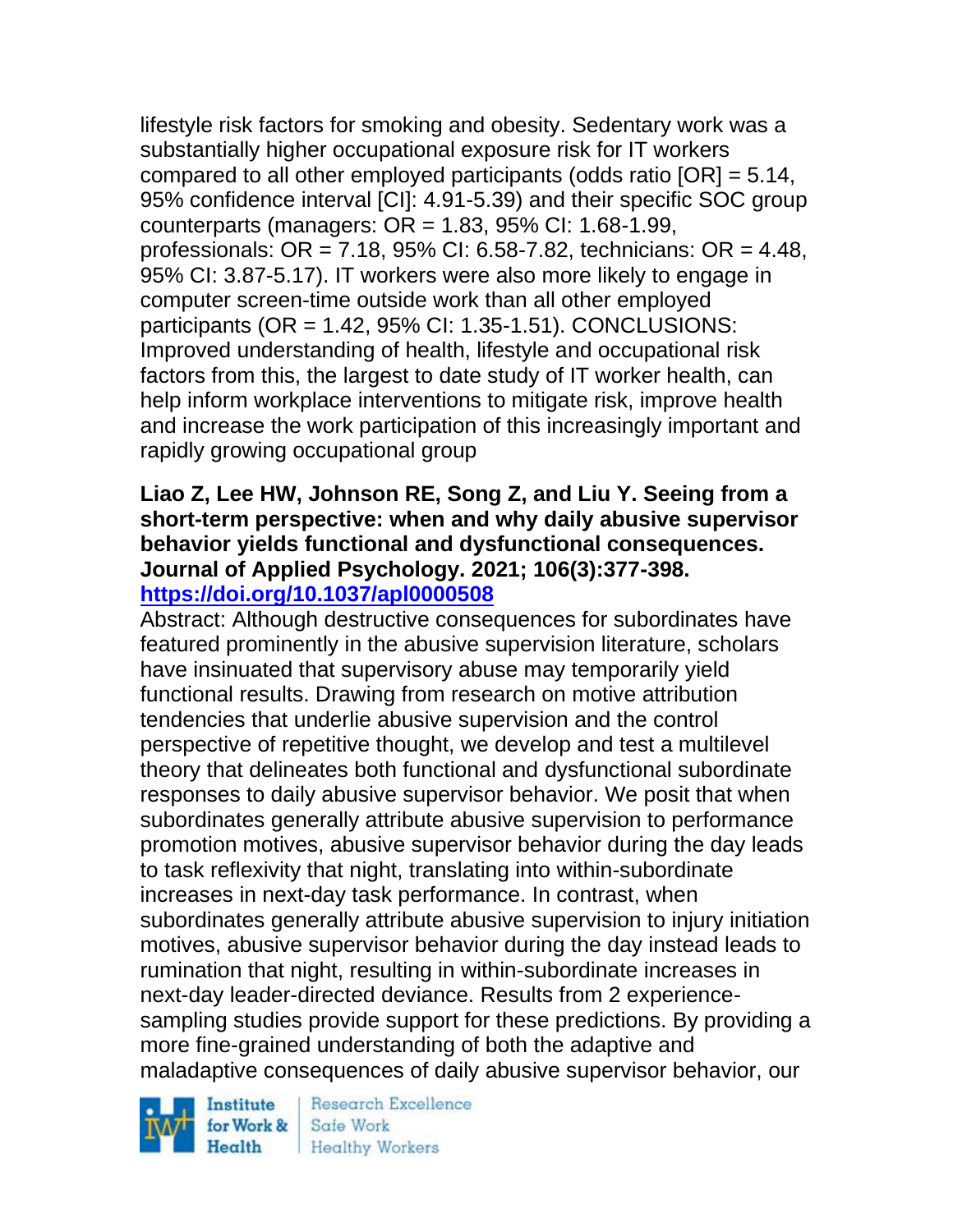research, together with prior studies, suggests that the short-lived instrumental outcomes of abusive supervisor behavior carry a substantial price, despite managers' illusion that acting in an abusive manner could be a feasible influence tactic. (PsycInfo Database Record (c) 2021 APA, all rights reserved)

## **Lin W, Shao Y, Li G, Guo Y, and Zhan X. The psychological implications of COVID-19 on employee job insecurity and its consequences: the mitigating role of organization adaptive practices. Journal of Applied Psychology. 2021; 106(3):317-329. <https://doi.org/10.1037/apl0000896>**

Abstract: The current study aims to understand the detrimental effects of COVID-19 pandemic on employee job insecurity and its downstream outcomes, as well as how organizations could help alleviate such harmful effects. Drawing on event system theory and literature on job insecurity, we conceptualize COVID-19 as an event relevant to employees' work, and propose that event strength (i.e., novelty, disruption, and criticality) of COVID-19 influences employee job insecurity, which in turn affects employee work and non-work outcomes. We also identified important organization adaptive practices responding to COVID-19 based on a preliminary interview study, and examined its role in mitigating the undesired effects of COVID-19 event strength. Results from a two-wave lagged survey study indicated that employees' perceived COVID-19 event novelty and disruption (but not criticality) were positively related to their job insecurity, which in turn was positively related to their emotional exhaustion, organizational deviance, and saving behavior. Moreover, organization adaptive practices mitigated the effects of COVID-19 event novelty and criticality (but not disruption) on job insecurity. Theoretical and practical implications are discussed. (PsycInfo Database Record (c) 2021 APA, all rights reserved)

**Lu Y, Zhang Z, Gao S, Yan H, Zhang L, and Liu J. Association of occupational burnout and occupational exposure factors on psychological health among factory workers and miners: a propensity score analysis. International Archives of Occupational & Environmental Health. 2021; 94(3):441-450. <https://doi.org/10.1007/s00420-020-01587-6>** 

Abstract: PURPOSE: This study is to explore the association of

Institute Health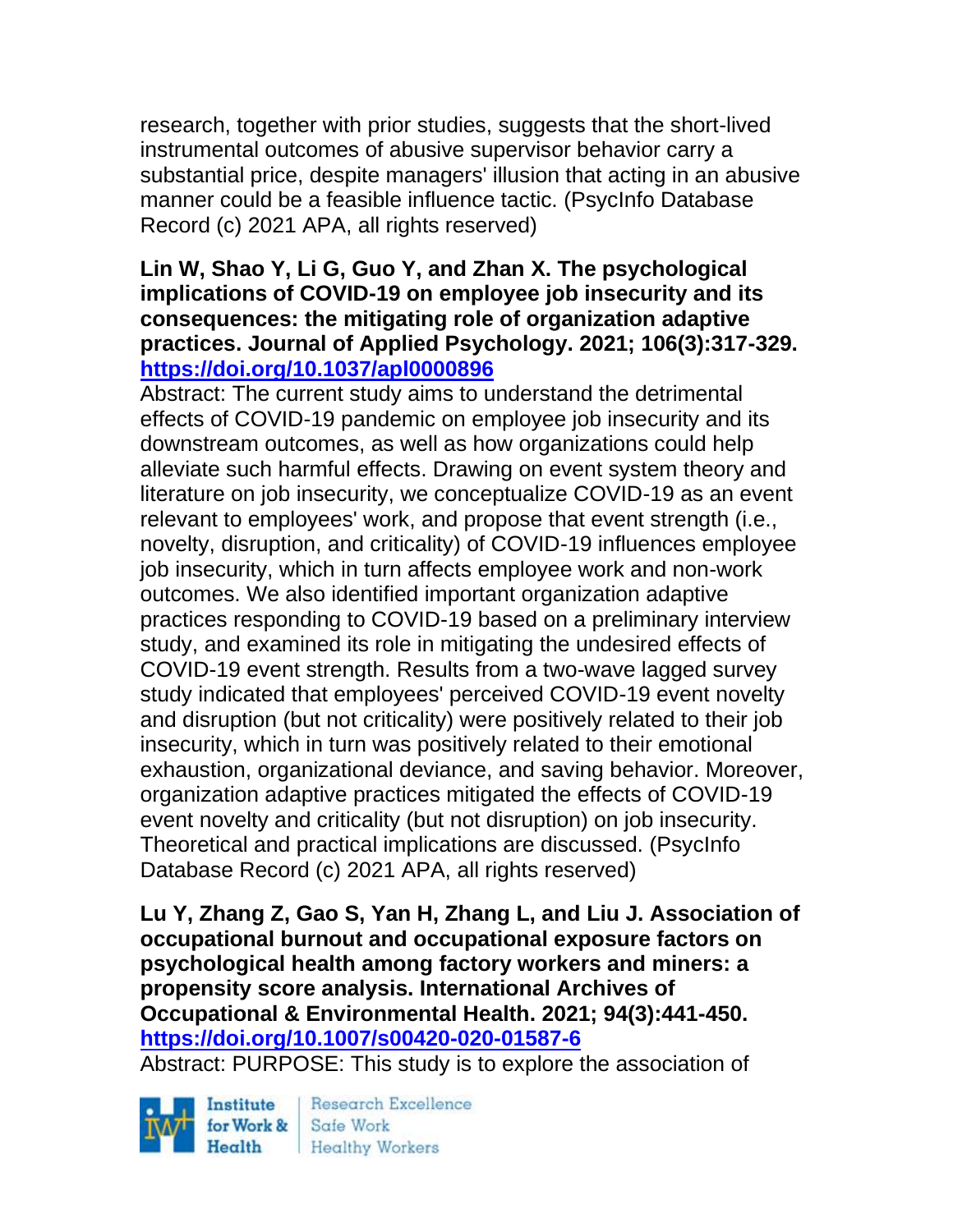occupational burnout and occupational exposure factors on psychological health among factory workers and miners. METHODS: A total of 6130 factories workers and miners in Urumqi, China were included using a cluster sampling method. The occupational burnout and psychological health were investigates using the Chinese Maslach Burnout Inventory (CMBI) and the Symptom Check List-90 (SCL-90). The propensity score analysis (PSA) was used to eliminate the influence of individual characteristics, and 2164 pairs of participants on psychological healthy and unhealthy were matched. After PSA, the relationship between occupational burnout, occupational hazard exposure, and psychological health was evaluated. RESULTS: The results showed that asbestos dust (OR 1.65, CI 95% 1.35-2.02) and CMBI (OR 2.59, CI 95% 2.39-2.83) were risk factors affecting psychological health (P<0.001). CONCLUSIONS: Measures need to be taken to ease occupational burnout among factories workers and miners, and strengthen personal protection to improve their psychological health

# **Mutambudzi M, Niedwiedz C, Macdonald EB, Leyland A, Mair F, Anderson J, et al. Occupation and risk of severe COVID-19: prospective cohort study of 120 075 UK Biobank participants. Occupational & Environmental Medicine. 2020; 78(5):307-314. <https://doi.org/10.1136/oemed-2020-106731>**

Abstract: Objectives: To investigate severe COVID-19 risk by occupational group. Methods: Baseline UK Biobank data (2006-10) for England were linked to SARS-CoV-2 test results from Public Health England (16 March to 26 July 2020). Included participants were employed or self-employed at baseline, alive and aged <65 years in 2020. Poisson regression models were adjusted sequentially for baseline demographic, socioeconomic, work-related, health, and lifestyle-related risk factors to assess risk ratios (RRs) for testing positive in hospital or death due to COVID-19 by three occupational classification schemes (including Standard Occupation Classification (SOC) 2000). Results: Of 120 075 participants, 271 had severe COVID-19. Relative to non-essential workers, healthcare workers (RR 7.43, 95% CI 5.52 to 10.00), social and education workers (RR 1.84, 95% CI 1.21 to 2.82) and other essential workers (RR 1.60, 95% CI 1.05 to 2.45) had a higher risk of severe COVID-19. Using more detailed groupings, medical support staff (RR 8.70, 95% CI 4.87

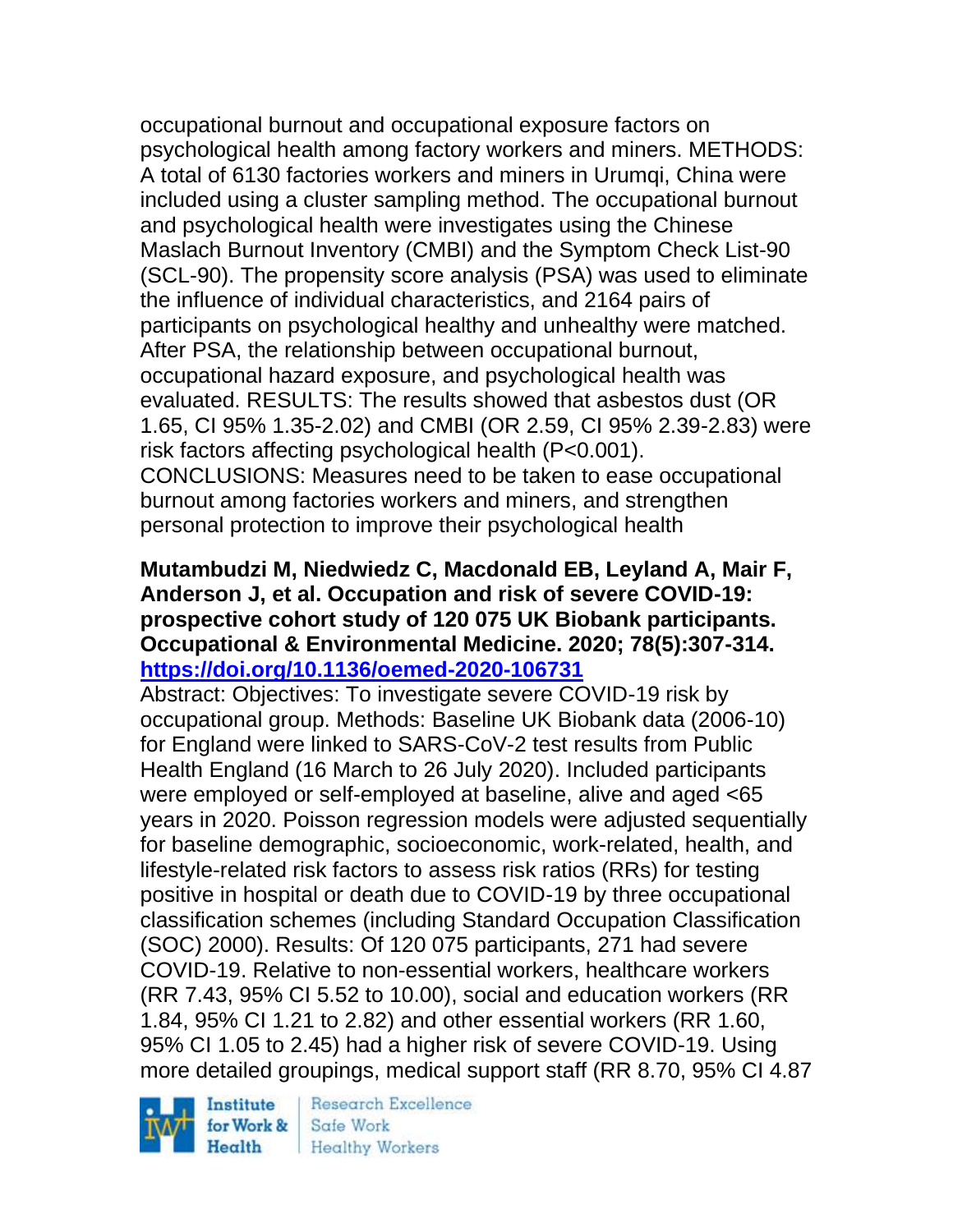to 15.55), social care (RR 2.46, 95% CI 1.47 to 4.14) and transport workers (RR 2.20, 95% CI 1.21 to 4.00) had the highest risk within the broader groups. Compared with white non-essential workers, non-white non-essential workers had a higher risk (RR 3.27, 95% CI 1.90 to 5.62) and non-white essential workers had the highest risk (RR 8.34, 95% CI 5.17 to 13.47). Using SOC 2000 major groups, associate professional and technical occupations, personal service occupations and plant and machine operatives had a higher risk, compared with managers and senior officials. Conclusions: Essential workers have a higher risk of severe COVID-19. These findings underscore the need for national and organisational policies and practices that protect and support workers with an elevated risk of severe COVID-19.

## **Taibi Y, Metzler YA, Bellingrath S, and Muller A. A systematic overview on the risk effects of psychosocial work characteristics on musculoskeletal disorders, absenteeism, and workplace accidents. Applied Ergonomics. 2021; 95:103434. <https://doi.org/10.1016/j.apergo.2021.103434>**

Abstract: The present article provides a systematic overview on the relationship between psychosocial work characteristics and musculoskeletal disorders, absenteeism, and workplace accidents. The study identified and reviewed the findings of 24 systematic reviews or meta-analysis and 6 longitudinal studies. Publications were systematically searched in several databases from 1966 to January 2021. To summarize the level of evidence, a best evidence synthesis was performed, and the quality of included studies was rated. High job demands, high job strain, high effort/rewardimbalance and low social support showed a strong evidence to increase the risk for musculoskeletal disorders. In addition to job demands and job strain, low perceived fairness proved to be a risk factor of absenteeism with strong evidence. Due to the small number of studies, no reliable evidence assessment for workplace accidents was possible. The summarized findings can improve risk assessment methods, by providing a systematic estimation of the potential risk severity of psychosocial work characteristics and assist practitioners in further developing the psychosocial risk assessment